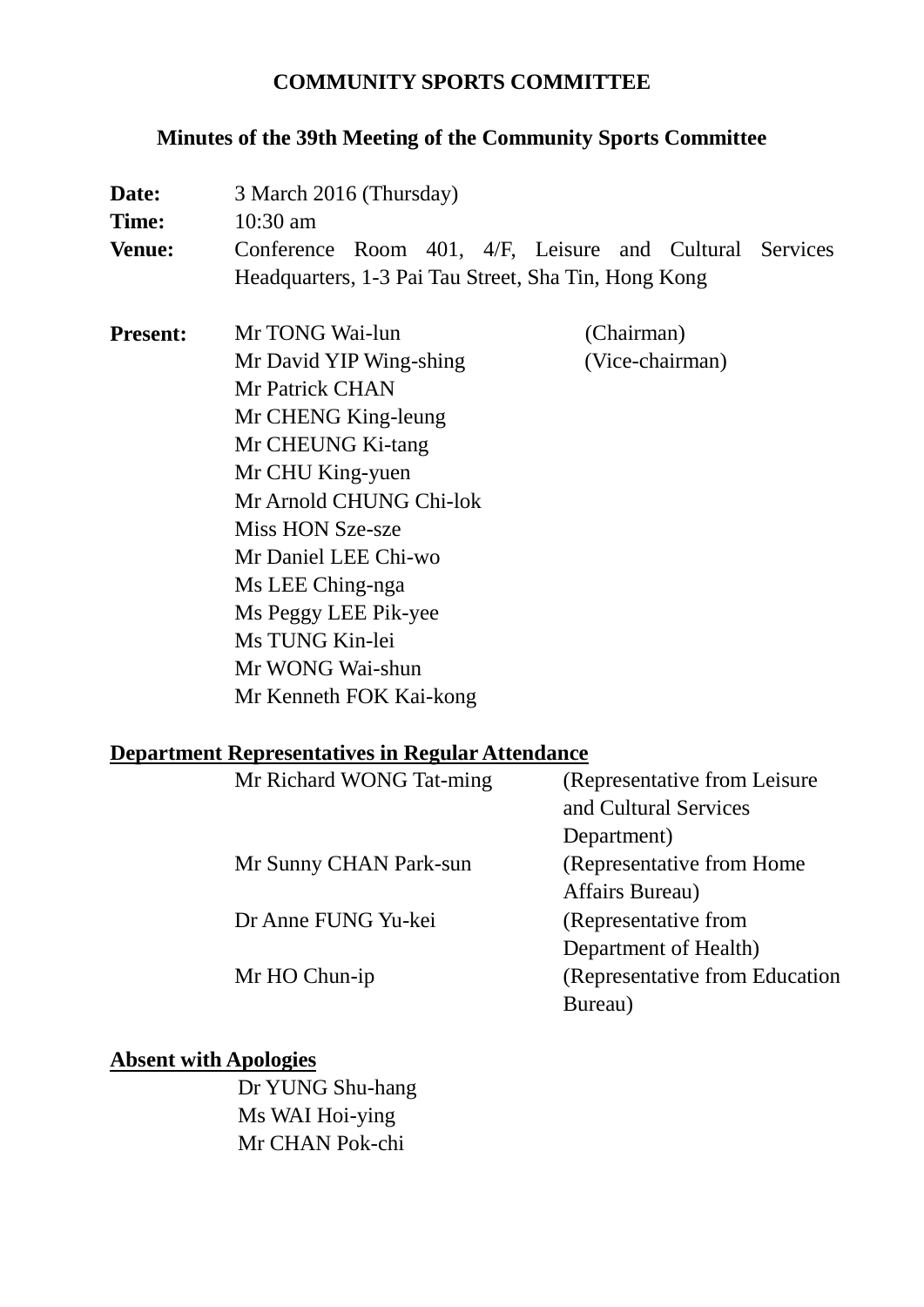#### **In Attendance**

|                  | Ms Michelle LI Mei-sheung | (Leisure and Cultural Services) |
|------------------|---------------------------|---------------------------------|
|                  |                           | Department)                     |
|                  | Mr Raymond FAN Wai-ming   | (Leisure and Cultural Services) |
|                  |                           | Department)                     |
|                  | Ms Joanne FU Lai-chun     | (Leisure and Cultural Services) |
|                  |                           | Department)                     |
|                  | Ms Fanny HO Sau-fan       | (Leisure and Cultural Services) |
|                  |                           | Department)                     |
| <b>Secretary</b> |                           |                                 |
|                  | Ms Winnie LEE Fung-ming   | (Leisure and Cultural Services) |

Department)

#### **Opening Remarks**

1.1 The Chairman welcomed all Members and representatives of various government departments to the meeting. He extended a welcome to six new Members: Mr CHENG King-leung from the education sector, Mr Daniel LEE from the sports sector, Mr Patrick CHAN and Miss HON Sze-sze from national sports associations (NSAs), Mr CHEUNG Ki-tang of the Kwun Tong District Council and Mr WONG Wai-shun of the Yuen Long District Council. The Chairman also welcomed Ms Fanny HO of the Leisure and Cultural Services Department (LCSD), who attended the meeting for the first time. The Chairman hoped that all Members would continue to voice their valuable opinions actively and work together to promote the development of community sports. He also expressed his gratitude to former Members Mrs Stella LAU, Prof. Stephen WONG, Dr Simon YEUNG, Mrs Cecilia WONG, Mr Philip LI and Mr Henry CHAN for their contribution to the Community Sports Committee (CSC) in the past.

#### **Item 1: Confirmation of the Minutes of Last Meeting of the CSC**

2.1 The draft minutes of the 38th meeting had been emailed to Members for comment on 25 January 2016 by the Secretariat. No proposals for amendments had been received so far. As no further amendment was proposed at the meeting, the Chairman announced that the minutes of the 38th meeting were endorsed.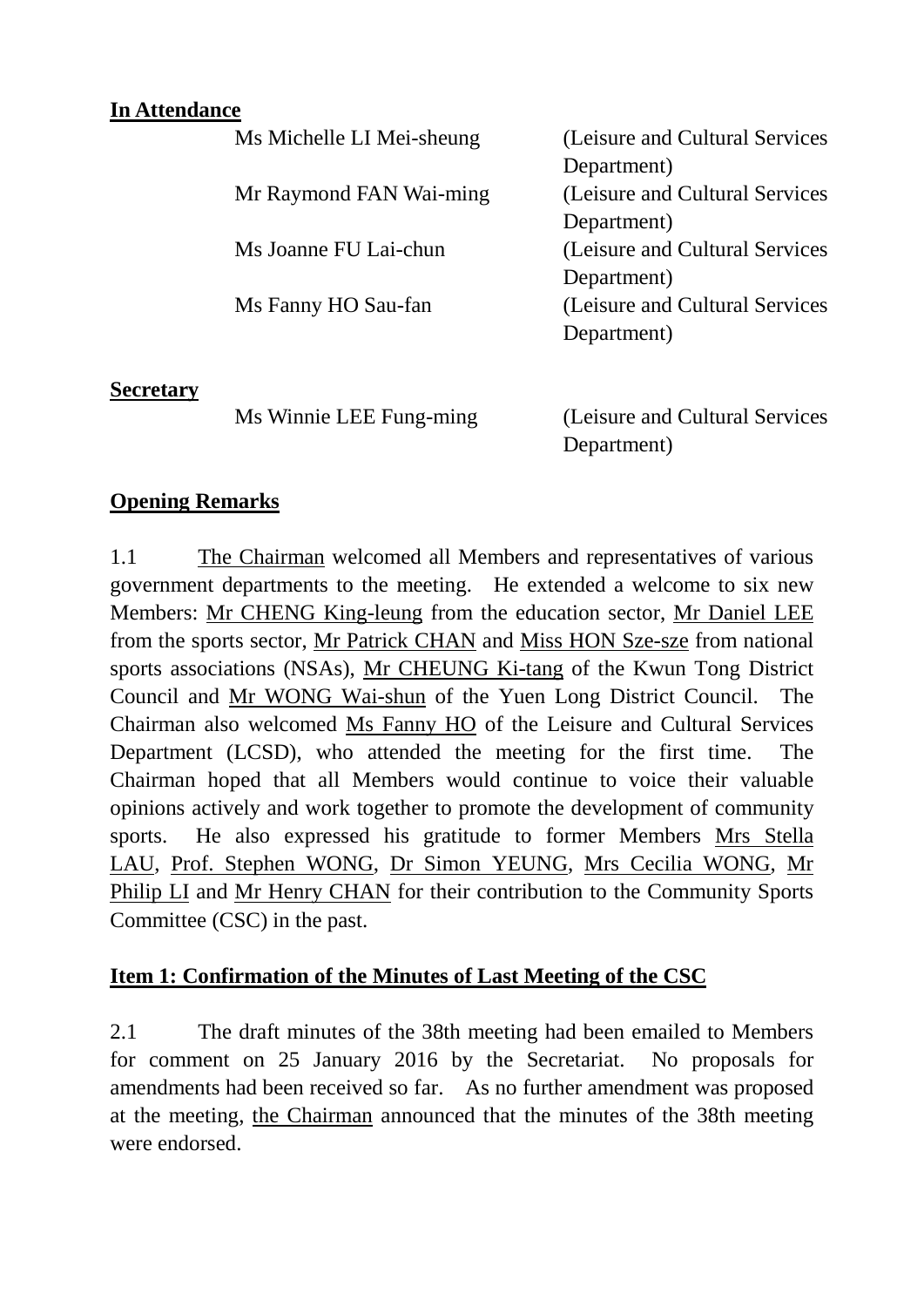### **Item 2: Matters Arising**

3.1 The Chairman reported that there were no matters arising from the previous meeting, and directly moved on to Item 3 "Proposal on Sport For All Day 2016" (CSC Paper 01/16).

### **Item 3: Proposal on Sport For All Day 2016 (CSC Paper 01/16)**

4.1 The Chairman invited Ms Winnie LEE of the LCSD to present CSC Paper 01/16 by PowerPoint.

4.2 Ms Winnie LEE presented CSC Paper 01/16. Members' views on the paper and responses from the LCSD were summarised as follows:

- (a) Mr Kenneth FOK said that the Sports Federation & Olympic Committee of Hong Kong, China (SF&OC) was subject to restrictions on the use of the word "Olympics" and related terminology as well as relevant Olympic logos during the Olympic Games period. He suggested adopting the SF&OC's slogan "Road to Rio" to show concerted support for Hong Kong athletes' participation in the Olympic Games. In addition to posters and radio broadcasts, which were commonly used for publicity purposes, he proposed adding the QR-code to the publicity materials for more direct access to information relating to the "Sport For All Day", so as to attract young people to participate in sports activities. Mr Kenneth FOK also said that as public consultation on the development of the Kai Tak Sports Park was about to be launched, he hoped that the LCSD and the Home Affairs Bureau (HAB) would explore ways to promote the public consultation exercise for the Kai Tai Sports Park on the "Sport For All Day".
- (b) Mr Arnold CHUNG suggested creating a mobile application to promote the "Sport For All Day". He believed that it took less time to design an electronic programme, but the advertising effect would be more desirable. Moreover, he suggested enlisting the help of Hong Kong athletes who were qualified to take part in the Olympic Games in spreading the message that the "Sport For All Day" would be held on 7 August 2016.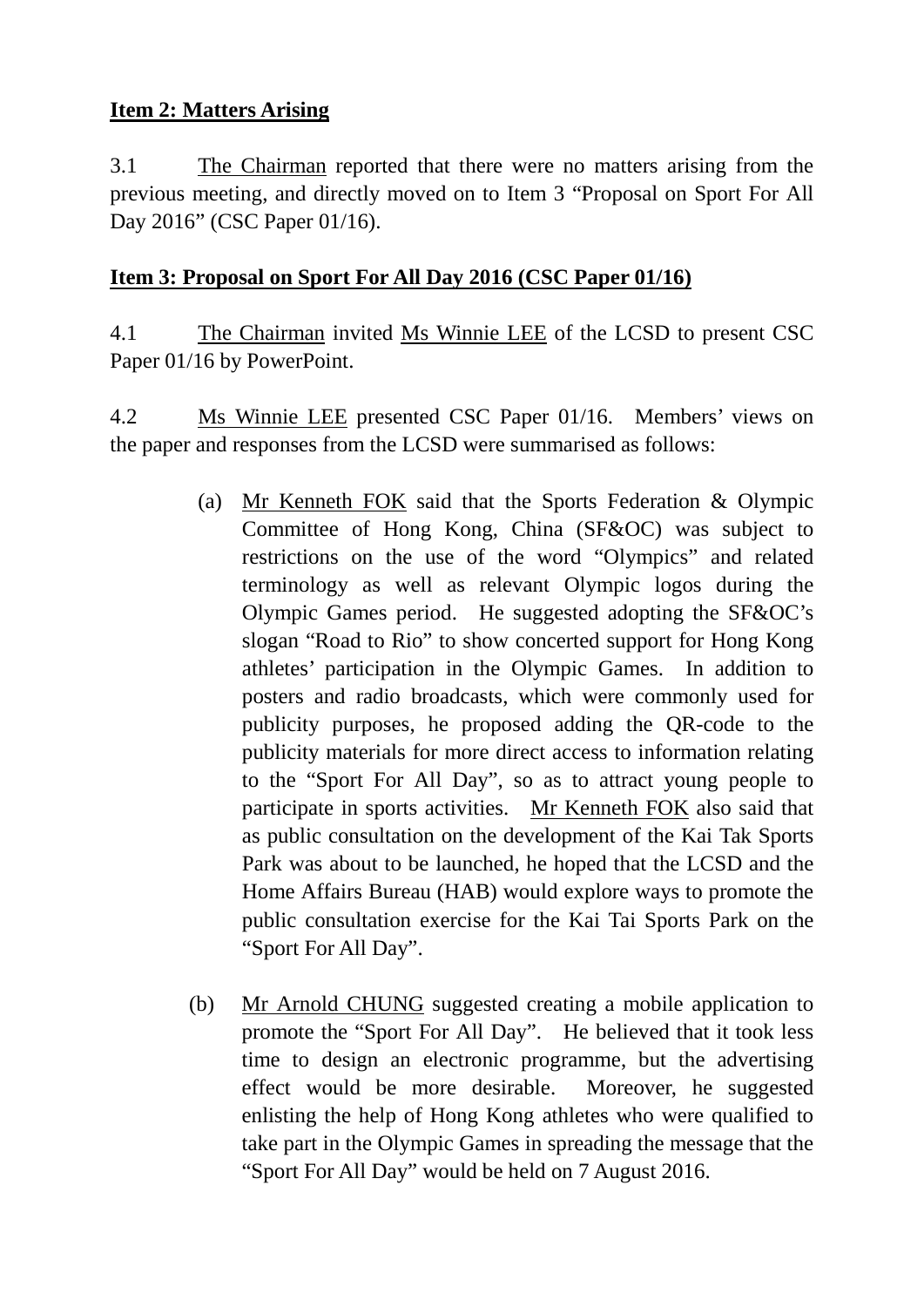- (c) Mr CHEUNG Ki-tang said that the "Sport For All Day" allowed members of the public to use recreation and sports facilities free of charge and to take part in free recreation and sports programmes, thus fulfilling the purpose of encouraging them to do more exercises. He suggested making use of electronic media, such as Facebook, which were frequently used by youths to step up promotion of the "Sport For All Day". Moreover, he suggested promoting exercises that could be done anytime anywhere, such as "No-Time Workout" on the "Sport For All Day" to encourage members of the public to keep on doing exercises.
- (d) Mr CHENG King-leung praised the LCSD for having a comprehensive plan for the "Sport For All Day". To encourage school participation, he suggested inviting schools to hold sports activities on school premises for participation of parents and students, with activity photos being sent to the LCSD afterwards for uploading onto its website, so as to call for more public support, and these parent-child sports activities might become regular annual events held by schools in future. In addition, he proposed making life-sized die-cut cardboard portraits of elite athletes for members of the public to take photos with, which was an economical way to enhance the advertising effect.
- (e) Mr CHU King-yuen said that sustained efforts had been made by the LCSD over the years to enhance the "Sport For All Day". Since the Olympic Games would be held that year, he hoped that the LCSD would clarify the role and positioning of Sports Ambassadors (SAs) in order to get better results in motivating the public to do more exercises. He added that some SAs might not be able to take part in the "Sport For All Day" as they had to prepare for the Legislative Council election.
- (f) Mr Patrick CHAN understood that the purpose of holding the "Sport For All Day" was to encourage the public to participate in sports and physical activities regularly. He said that the success of the event should hinge on whether it was able to encourage members of the public to keep on doing exercises, but not merely an increase in the number of participants. He suggested that the LCSD should promote other upcoming recreational activities,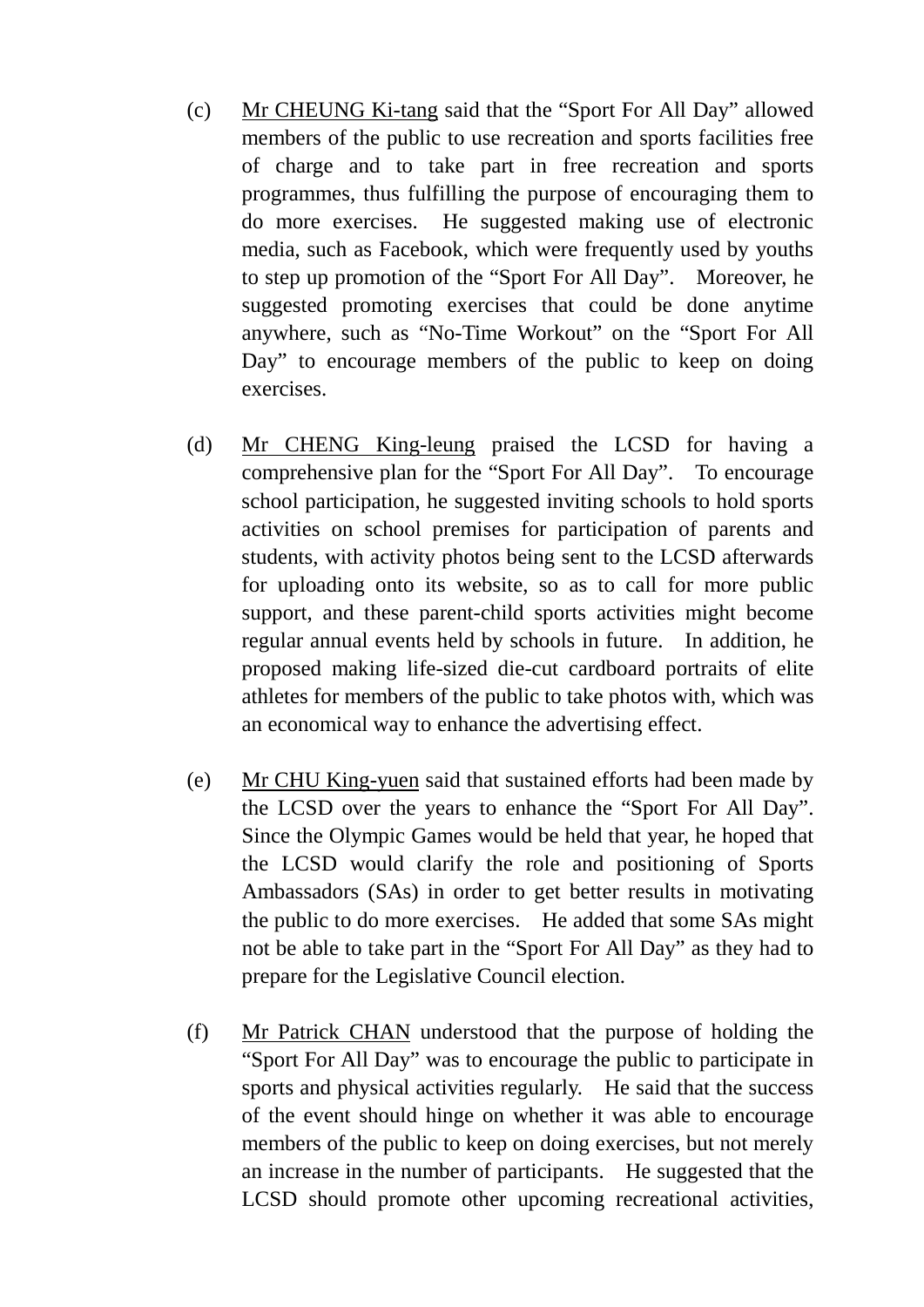such as badminton or Tai Chi classes, on the event day, so as to encourage those who were interested to keep on doing exercises after the event, thus fulfiling the objective of the "Sport For All Day". Furthermore, he enquired about the reason for holding the "Sport For All Day" in August, a month that was not quite suitable for doing exercises. Apart from being the hottest month of the year, August was not the suitable time for certain sports like distance run. He therefore suggested that the "Sport For All Day" be held in another month in the coming year.

- (g) The Chairman believed that the LCSD would consider Members' views on various aspects of the promotion exercise, such as the use of the "QR-code", and would examine the viability of the proposals on enhancement of promotion efforts. Furthermore, the Chairman suggested that upon completion of the Olympic qualifying tournaments at the end of May, the LCSD could contact the athletes concerned, the SF&OC and NSAs, in the hope of using the portraits of these athletes to make promotional cardboards to publicise the "Sport For All Day".
- (h) Mr Richard WONG of the LCSD thanked Members for their valuable comments and said that the LCSD would carefully consider their suggestions. Regarding publicity media, the LCSD would keep abreast of the trend and try to select popular media platforms that the public deemed convenient for promoting the event. He added that each district would pick a sports activity with local characteristics and a record of satisfactory achievement, e.g. cycling or windsurfing for Sai Kung District. As for Mr Kenneth FOK's proposal to publicise the public consultation on the development of Kai Tak Sports Park on the "Sport For All Day", the LCSD would discuss the matter with the HAB.
- (i) In response to Mr CHU King-yuen, Ms Winnie LEE of the LCSD said that SAs were indispensable to the "Sport For All Day". They would be assigned to various districts on the "Sport". For All Day" to guide members of the public who participated in the event. Moreover, she reported that the LCSD had written to District Councils (DCs) early this year, inviting them to nominate their SAs for the new term, and inviting SAs to participate in the "Sport For All Day", so as to encourage the public to do more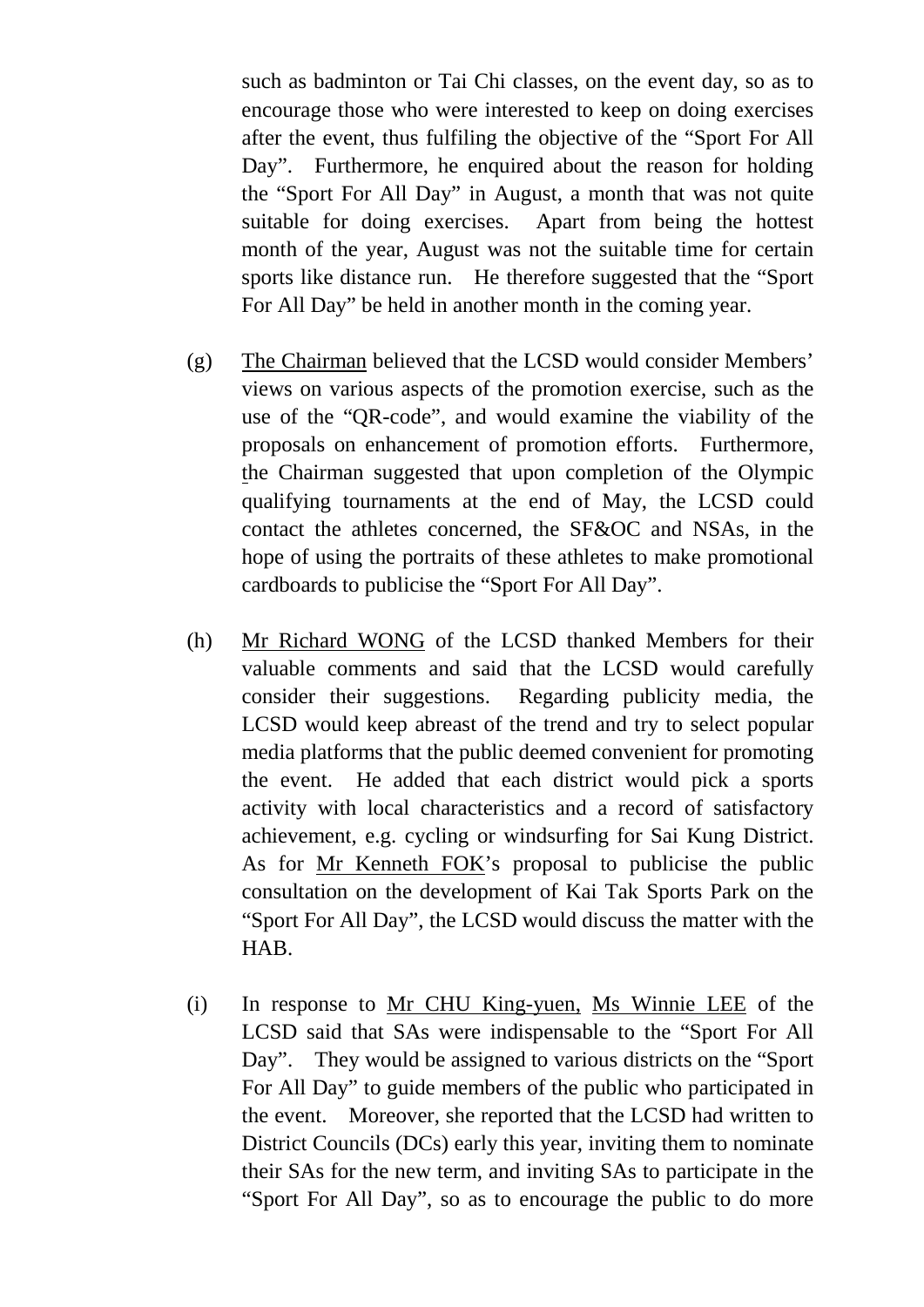exercises and spread relevant health messages in the community. As for Mr Patrick CHAN's enquiries about the date and sustainability of the "Sport For All Day", Ms Winnie LEE of the LCSD responded by saying that according to the Regulation on National Fitness promulgated by the State Council of the People's Republic of China, 8 August was designated as the National Fitness Day every year. To tie in with the national goal of promoting fitness for all and to further promote "Sport for All" in the community, the LCSD had been holding the "Sport For All Day" in August every year since 2009. If 8 August did not fall on a Sunday, the "Sport For All Day" would be held on the first Sunday of August to facilitate public participation, providing an opportunity for territory-wide participation in the event. Regarding sustainability, she said that members of the public who wished to continue to participate in sports activities could obtain information on the LCSD's recreation and sports programmes as well as relevant facilities through websites or other information channels.

(j) The Chairman said that holding the "Sport For All Day" in whichever month would attract diversified views. He considered that although it was relatively hot in August, there was a great number of participants in the past, particularly those using the swimming pool facilities on the event day.

### **Item 4: Preparatory Work for the 6th Hong Kong Games (CSC Paper 02/16)**

5.1 The Chairman said that the 6th Hong Kong Games (HKG) would be held in 2017 and invited Ms Fanny HO of the LCSD to brief Members on CSC Paper 02/16.

5.2 Ms Fanny HO briefed Members on CSC Paper 02/16. Members' views on the paper and responses from the LCSD were summarised as follows:

> (a) Mr WONG Wai-shun considered that the continuity of the HKG was not so strong as it was held biennially; moreover, there was room for improvement in the effectiveness of sports promotion and training of athletes, coaches and management talent. He suggested organising regional sports competitions during the interval between two HKG, one each on Hong Kong Island, in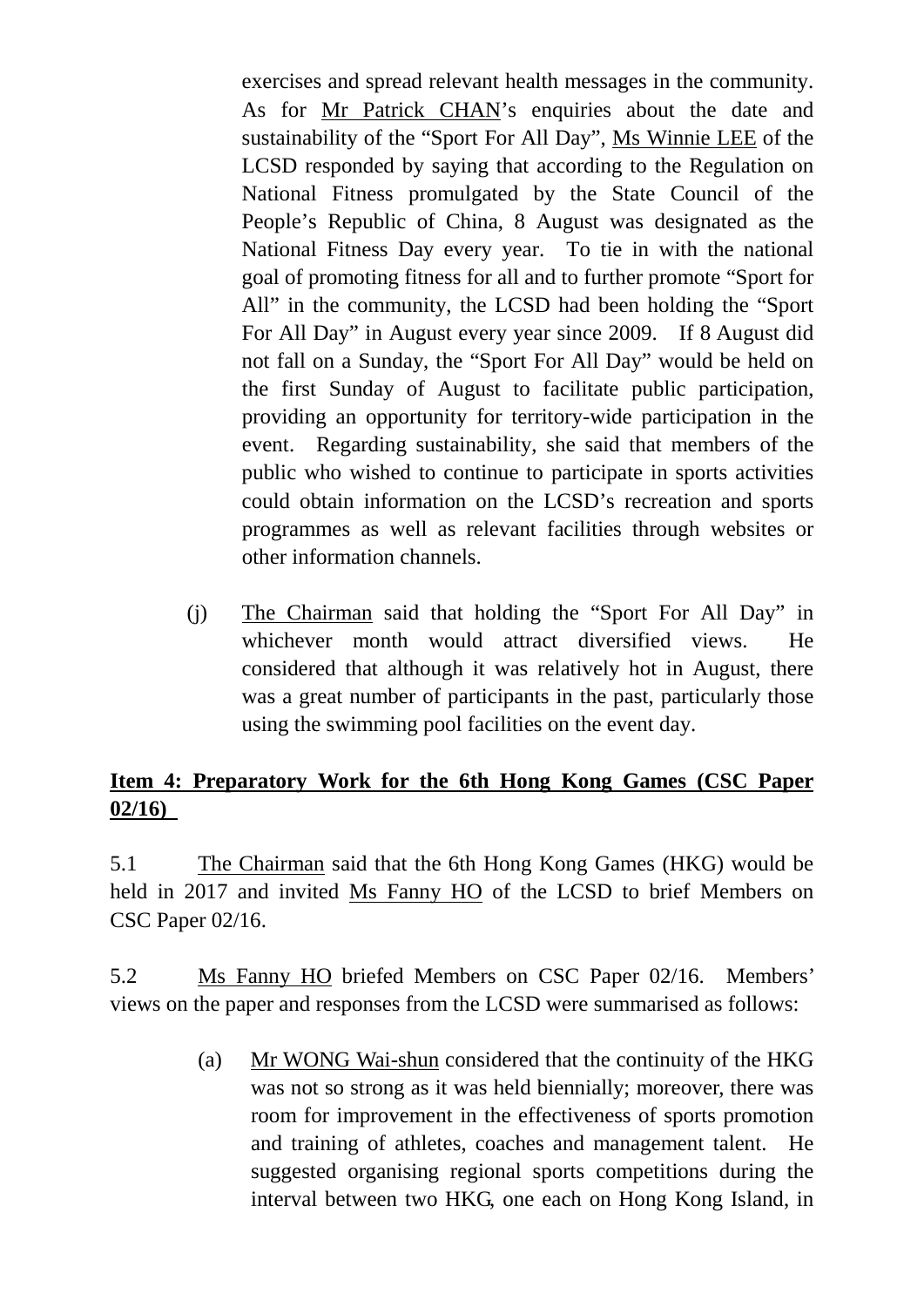Kowloon and in the New Territories, to facilitate sustainable development in the training of athletes, coaches and management talent as well as to raise public awareness of the HKG. At present, district sports associations (DSAs) in the New Territories organised inter-district sports competitions every year. Since DSAs played an important role in the organisation of the HKG at the district level, their workload would be relatively heavy during the HKG; if inter-district sports competitions could be held in alternate years, it would not only enhance the coordinating efforts but also facilitate an effective allocation of resources. Regarding the method of selecting district athletes for the HKG team events, he said that both individual technical assessments, which selected individual athletes to form the district team, and the knock-out mechanism, which selected the entire district team, had been adopted before. Considering that both methods had their shortcomings, he suggested refining the selection mechanism for the HKG. For instance, professional judgment of coaches could be included into the knock-out mechanism, so that apart from the winning team of the selection competition, which would be eligible to represent the district, outstanding individual athletes could be selected by coaches from the eliminated teams to join the district team; this would enable a more effective selection of outstanding athletes to join the district team and raise the standards of the competitions. In respect of promotion, Mr WONG Wai-shun said that the attendance of the HKG sports competitions was low, with the elderly being the majority of the audience. As public examinations would have been completed in May and June every year, he proposed making arrangements for spectators to attend the competitions via the area offices of the Hong Kong Schools Sports Federation, making use of their networks to mobilise more young people to take part in the HKG. Finally, he suggested setting up a sub-committee on sports competitions under the Organising Committee (OC) of the HKG for DSAs to express their opinions on the arrangements for the competitions more directly and accurately, with a view to fostering further development of the HKG.

(b) Mr CHU King-yuen said that for every HKG, relevant fine-tuning and changes in respect of human resources and sports would be made for better arrangements of the event.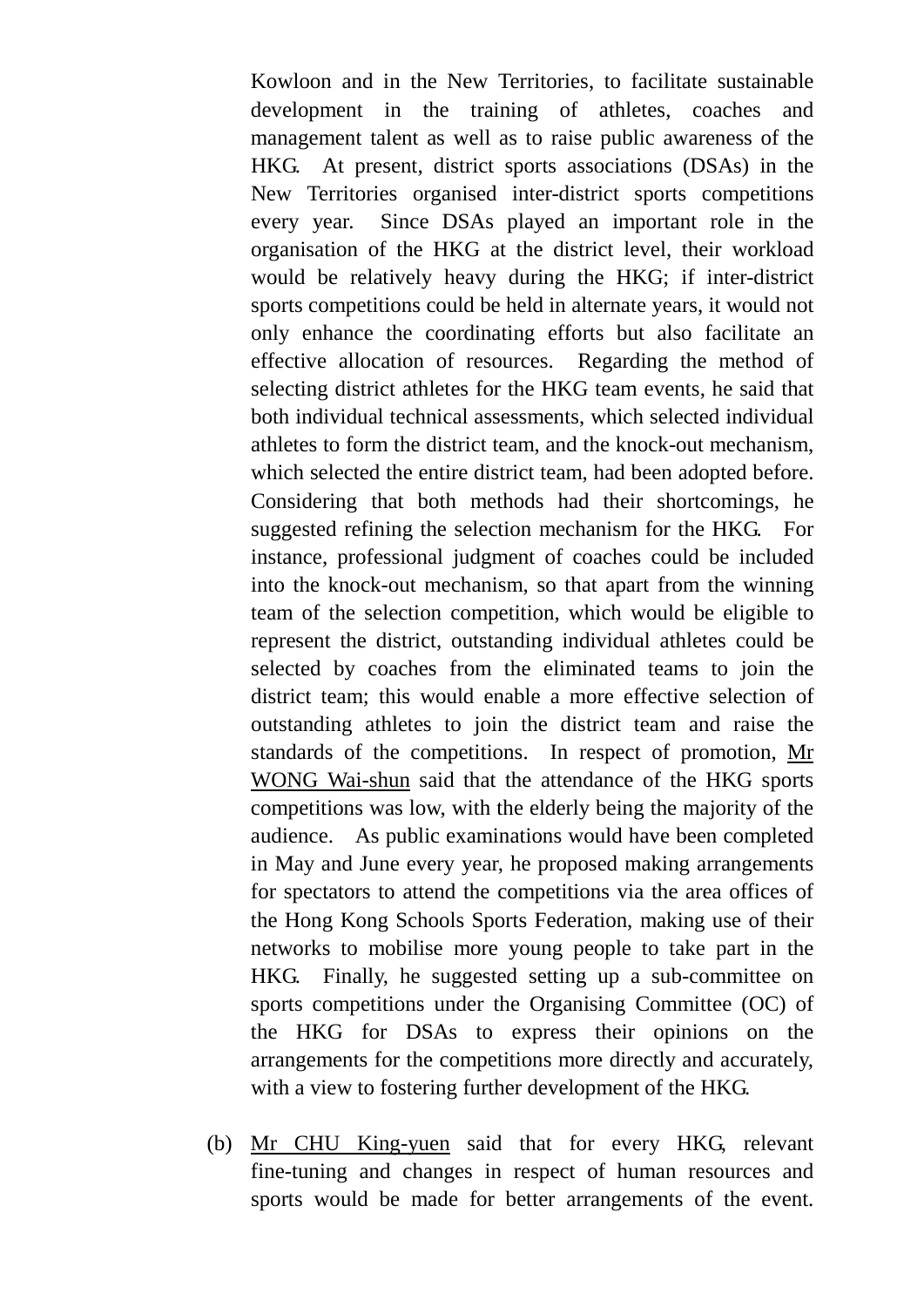Regarding the eligibility requirement that participating athletes must reside in their respective districts, he considered that with high mobility in districts of residence among Hong Kong people, strict enforcement of this requirement would hamper the participation of athletes in the competitions; therefore, he suggested that the organiser consider other feasible measures that could enhance the athletes' sense of belonging and ensure the representativeness of district athletes, and at the same time avoid violation of the principle of fairness and engagement in secret dealings. He also suggested liaising with various district teams with the assistance of District Leisure Services Managers for the holding of friendly matches, with a view to enhancing team members' sense of belonging to and cohesion in their districts. Relevant expenses would be borne by the district teams themselves.

- (c) Ms LEE Ching-nga said that the sports of the HKG were mainly ball games. She suggested the organiser should include other sports for greater public participation, such as yoga and pilates. She also suggested leading spectators to do simple stretching exercises at the spectator stand during the HKG competitions in order to raise their physical activity level, and presenting awards to spectators to increase public attendance.
- (d) Mr CHENG King-leung understood that there should be a certain degree of sustainable development for every district after the HKG. He suggested that after enrolment, a district team should develop a 2-year district-based training programme for athletes who were going to participate in the selection competitions. As for proof of address, he proposed exempting athletes who had previously represented their districts from providing address proofs for two consecutive HKG, so as to extend the period of their continuous participation in the HKG, that is to say, athletes could represent their districts for up to four years. Furthermore, to enhance promotion, he suggested making video records of every HKG competition and uploading video clips to the dedicated website for athletes' review and public enjoyment.
- (e) Mr Richard WONG of the LCSD thanked Members for their valuable views. His replies to Members' enquiries and views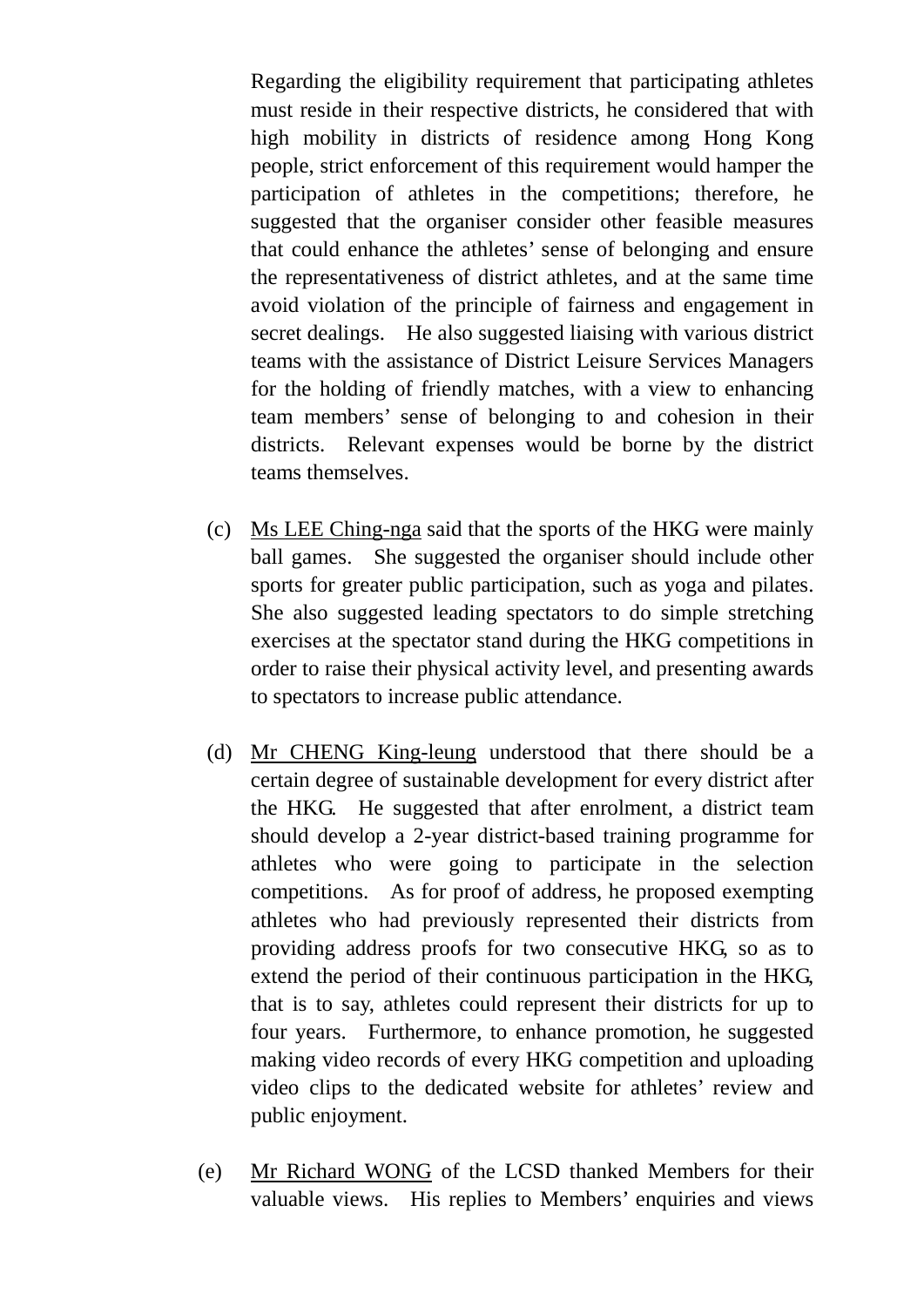regarding matters such as the time of the HKG competitions, competition format, eligibility requirements for athletes, addition of competition events and promotion are summarised as follows:

- (i) He agreed that it was necessary to co-ordinate the dates of the HKG competitions with those of the sports competitions organised by DSAs and relevant NSAs, so as to ease the pressure on districts, NSAs, athletes, venues and manpower;
- (ii) The roles of DCs and DSAs in the OC had all along been clearly defined. Although some DSAs had a higher degree of participation, the proposal to set up a sub-committee accordingly for participation of DSA representatives to enhance their representativeness would be up to the OC to consider;
- (iii) The number of sports of the HKG had increased from four initially to eight at present. Given the existing venues, lead time and manpower resources, he found it difficult to increase the number of sports;
- (iv) He agreed that the number of spectators was relatively small at the beginning of the HKG. In the past, the organiser adopted different means to increase public attendance, which included mobilisation of the public and students to attend the HKG competitions through district channels and schools respectively, distribution of souvenirs to spectators, promotion through different media, etc. The organiser would continue to attract public attendance through different means;
- (v) Regarding the making of video records, some of the previous HKG events were recorded and uploaded to a dedicated HKG website for sharing with the public. He believed that this area of work would be continued and strengthened in the next HKG; and
- (vi) He said that the OC of every HKG expressed grave concern over the selection of district athletes and the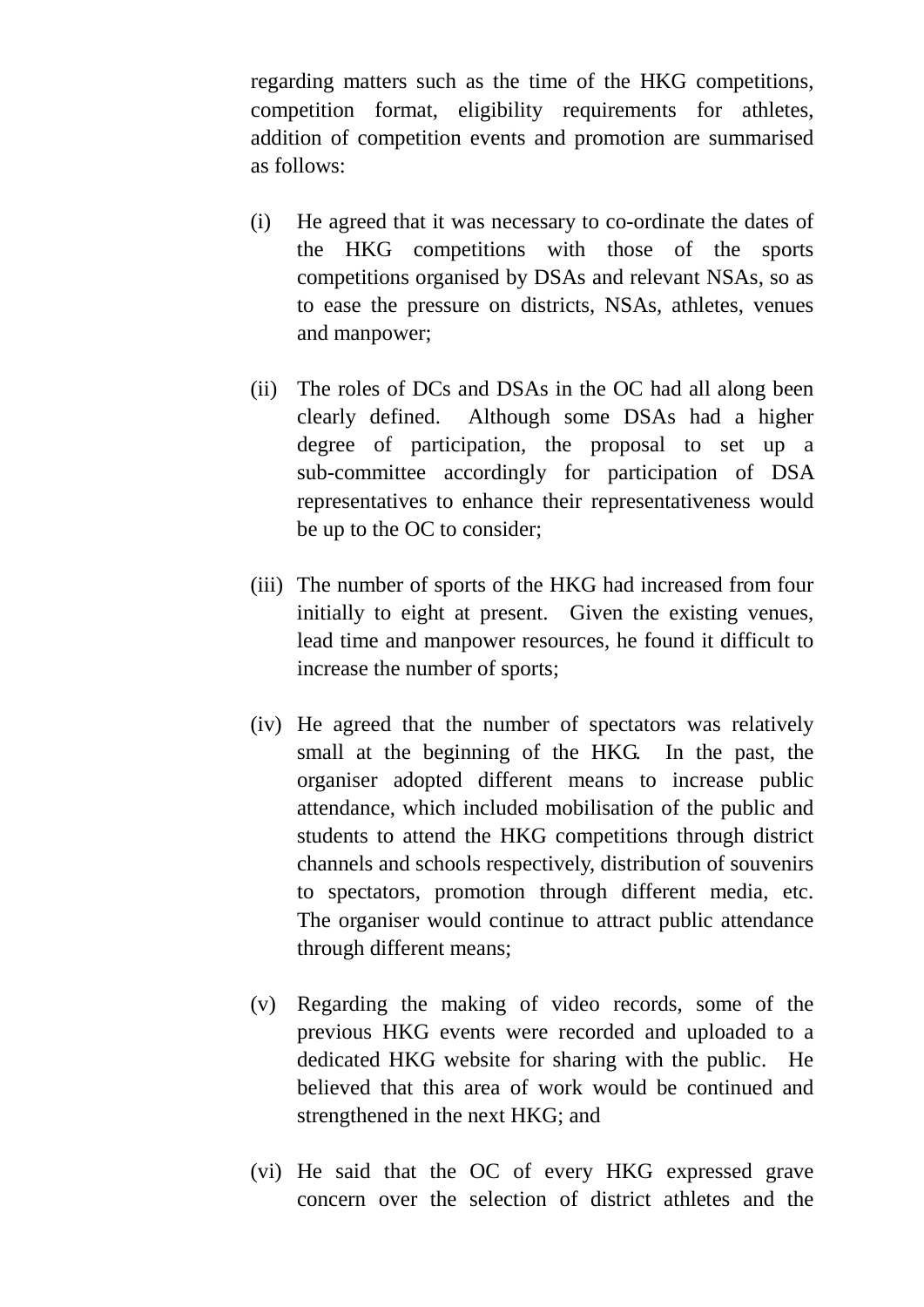eligibility requirement on district of residence in the HKG. He thanked Members for understanding that every system had its own advantages and shortcomings. He believed that the next OC of the HKG would consider Members' views and suggestions carefully.

- (f) Ms Fanny HO of the LCSD thanked Members for their valuable views, and said that their views would be referred to the OC for consideration.
- (g) Mr Raymond FAN of the LCSD understood that Members hoped more recreation and sports programmes would be organised in the community for public participation in order to promote "Sport for All" in the community. At present, apart from the HKG, the LCSD was organising other types of sports games, such as the Corporate Games and the Masters Games, as well as other community-based sports programmes and competitions; moreover, various sports programmes and competitions were organised by the SF&OC and NSAs every year, such as sports festivals, resulting in a great demand for human resources and venues. An important issue facing the Committee was how to do the best with limited resources and to meet and balance the needs of various stakeholders. He proposed integrating different games in the future to cope with social changes such as changes in community and demographic structures so as to better meet the needs of the community, and organising different kinds of games, training as well as entertainment and participatory activities to continue promoting the development of "Sport for All" programmes.

5.3 The Chairman thanked Members for their valuable views. He said that with limited resources, it would be difficult to increase the number of sports. Taking venues and facilities as an example, adding one sport would require a significant increase in the provision of venues and facilities for the 18 districts to select athletes, conduct training and hold competitions, which would affect other sports organisations and members of the public since the number of venues and facilities available to them would be reduced as a result. Every OC of the HKG expressed grave concern over eligibility requirements for athletes and the ways to attract members of the public to attend the competitions. As the HKG was a "Sport for All" activity, elite athletes were prohibited from joining the HKG, thus making the HKG competitions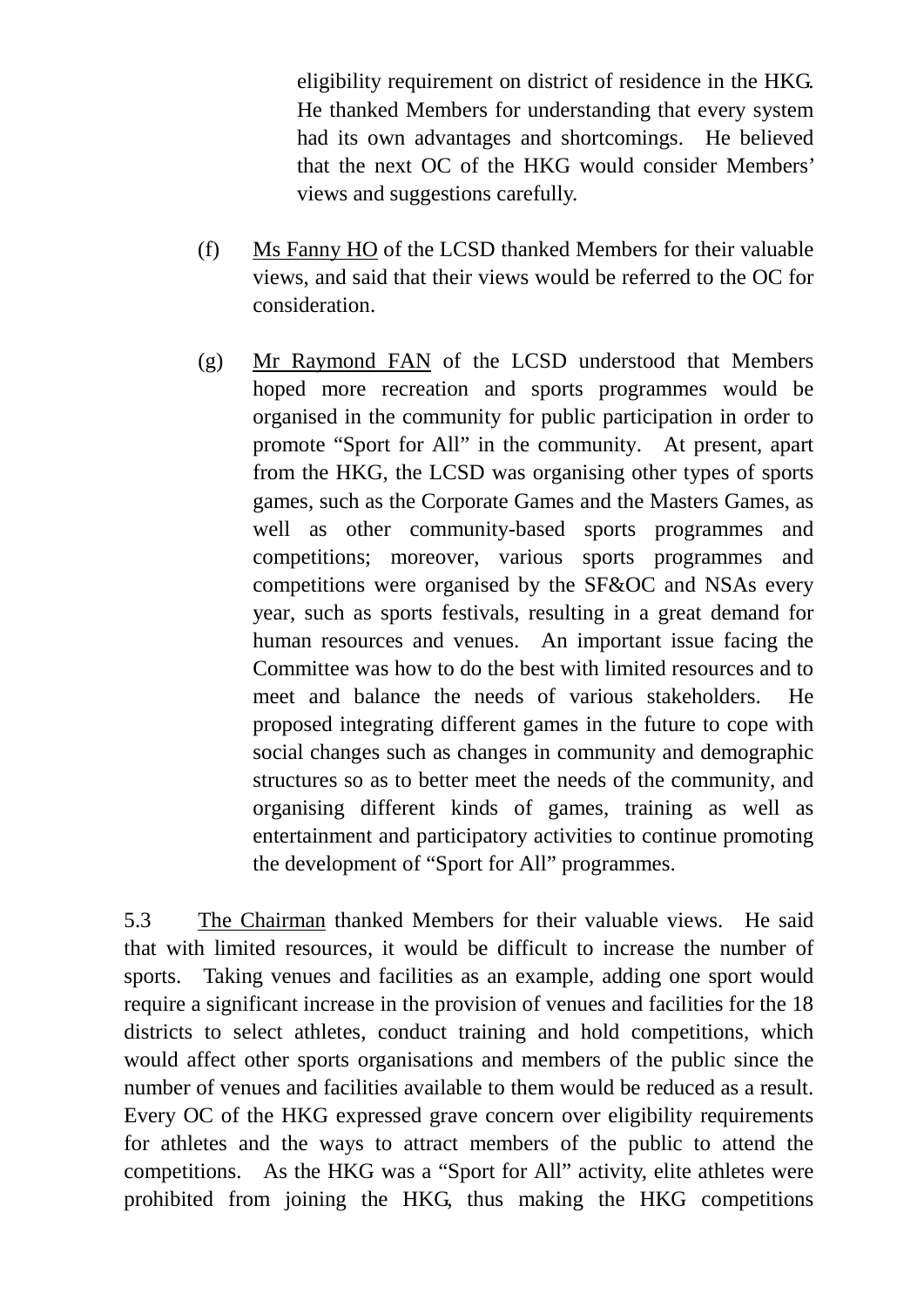relatively less attractive. In the past, the organiser used different methods to increase public attendance, such as presenting the "District with the Strongest Cheering Squad" award to encourage formation of cheering squads to cheer on athletes of their districts, and holding live quiz games in which participants who were selected by ballot and answered correctly would receive T-shirts printed with artiste Andy Lau's calligraphic inscription. He added that since the launch of the HKG in 2007, participating athletes and people participating in promotional activities and territory-wide activities had been gradually increasing. In terms of organisation and scale, the HKG had become a well-developed territory-wide sports event, which received increasing support from the community. After the formation of the OC of the 6th HKG, he would refer Members' views to the OC for consideration. He hoped that the 6th HKG would build on past achievements and further promote a "Sport for All" culture in the community.

### **Item 6: Any Other Business**

### **(i) Hong Kong and Shanghai Summer Sports Camp for Youth 2016**

6.1 Ms Joanne FU reported that the Hong Kong and Shanghai Summer Sports Camp for Youth was one of the initiatives under the Sports Exchange and Co-operation Programme Agreement signed between the HAB of the Government of the Hong Kong Special Administrative Region and the Shanghai Sports Bureau in 2004. The programme aimed at promoting sports exchange between the youth of the two cities through summer camp activities. Since 2005, Hong Kong and Shanghai had been taking turns to host this event. Last year's summer camp was held from 20 to 24 July 2015 in Hong Kong, and this year's summer camp was scheduled to be held in mid-July in the Fengxian District of Shanghai. Major exchange activities would include joint training on relevant sports, friendly matches, visits to sports facilities, tours to local scenic spots, etc. Details of the sports exchange programmes and activities were pending further discussion with the Shanghai Sports Bureau.

6.2 The Chairman said that this year's camp would be held in mid-July in Shanghai, and as before, the CSC would delegate two members to serve as Head and Deputy Head respectively, who would lead the young athletes of Hong Kong to Shanghai for taking part in exchange activities. Mrs Cecilia WONG and Dr Simon YEUNG served as Head and Deputy Head respectively in the previous camp held in Shanghai in 2014, while the Chairman and Vice-chairman Mr David YIP served as Head of the Hong Kong delegation in 2010 and 2012 respectively, to lead the athletes of Hong Kong to Shanghai for exchange activities. He invited Members to nominate the Head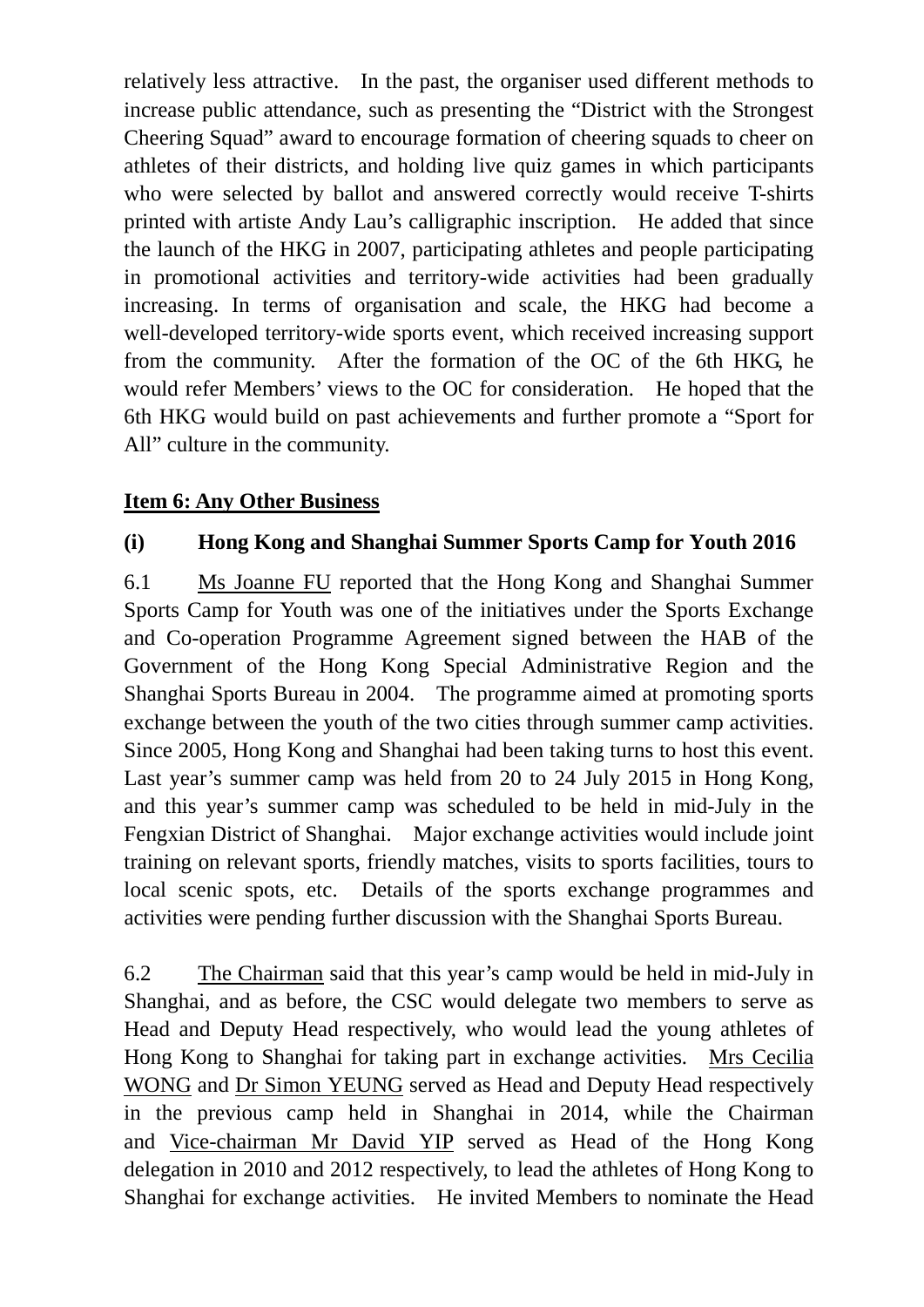and Deputy Head of the Hong Kong delegation for this year's camp.

6.3 Vice-chairman Mr David YIP nominated Mr CHU King-yuen and Ms Peggy LEE as Head and Deputy Head of the delegation respectively because of their long service in the CSC and rich experience in promoting community sports.

6.4 The Chairman thanked Vice-chairman Mr David YIP for his nomination. He believed that both Mr CHU King-yuen and Ms Peggy LEE were suitable candidates, as they had served the CSC for about five years and had provided a lot of valuable opinions on the promotion of community sports. Members raised no objection. Mr CHU King-yuen and Ms Peggy LEE accepted the invitation and would lead the delegation to Shanghai for this year's summer camp activities.

## **(ii) International Charter of Physical Education, Physical Activity and Sport**

6.5 The Chairman said that the Secretariat had earlier forwarded via email the "International Charter of Physical Education, Physical Activity and Sport" from the International Olympic Committee for Members' reference. The Charter was adopted by the United Nations Educational, Scientific and Cultural Organization in 1978 and revised in 2015. The principles mentioned in the Charter confirmed that the sports policy currently implemented by government bureaux/departments such as the HAB and the LCSD was in the right direction. He said that the LCSD would adhere to this principle and direction and actively foster local sports development.

6.6 Mr HO Chun-ip of the Education Bureau (EDB) said that the EDB also received the Charter earlier, which was enclosed in a letter from the SF&OC, and that the EDB would continue to promote sports in schools. In addition, he shared his views on the Chinese translation of the Charter, saying that although it contained the phrase "體育教育"(literally means "physical education"), "體育" (literally means "sports") instead of "體育教育" (literally means "physical education") was commonly used in Hong Kong.

## **Adjournment of Meeting**

7.1 The Chairman thanked Members for attending the meeting. The next meeting was tentatively scheduled for 28 July, and the Secretariat would inform Members of the date of the next meeting in due course.